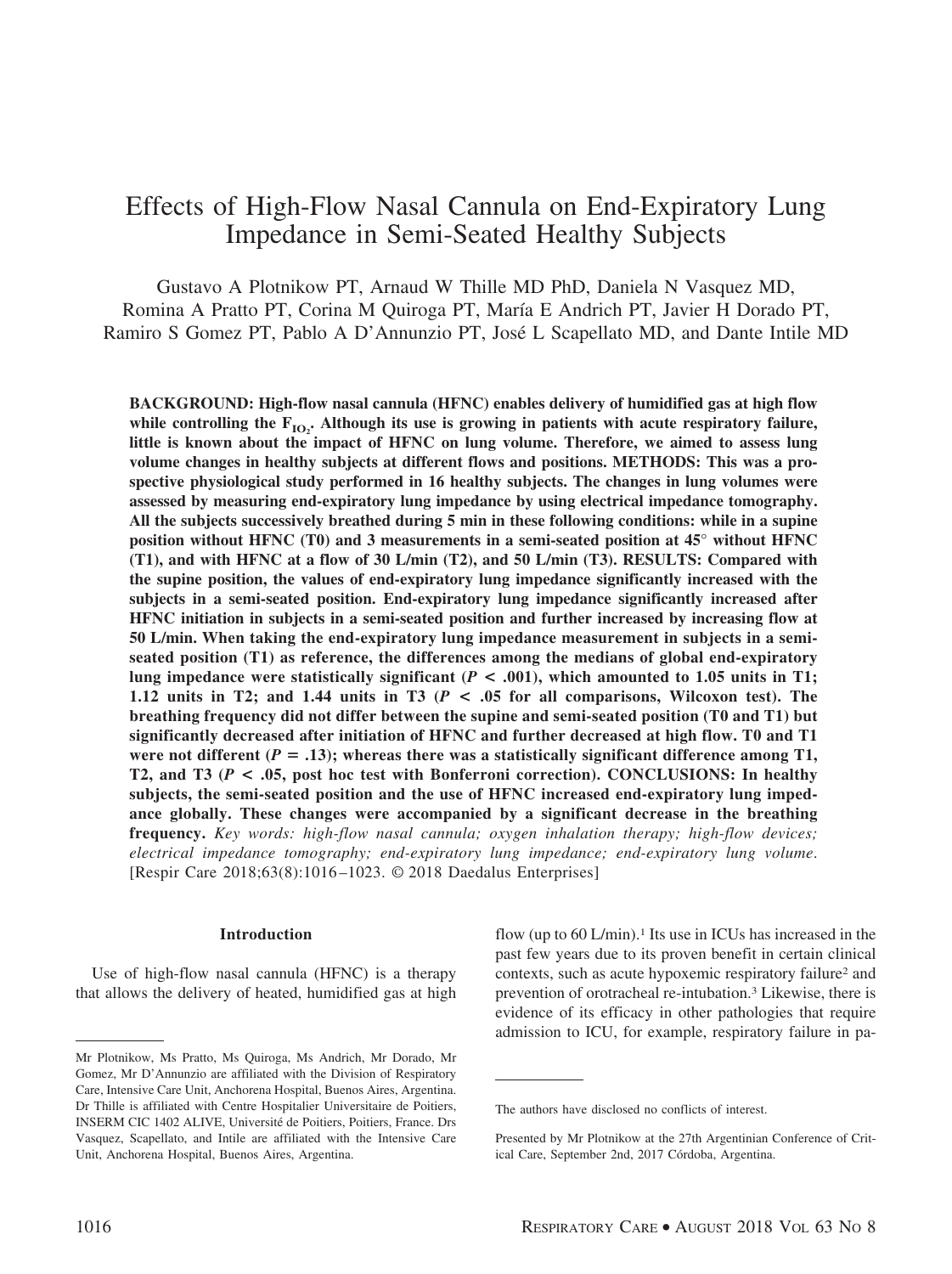tients who are immunocompromised.4-6 The mechanism whereby HFNC is effective in the aforementioned situations is still under discussion; however, the presence of positive airway pressure in addition to the high flow used,7,8 followed by an increase in lung volumes, could explain, in part, its effectiveness.9,10

Electrical impedance tomography (EIT) is a noninvasive lung impedance assessment method performed with portable equipment, at the foot end of the patient's bed, is free of radiation, and provides real-time images.11,12 Monitoring through EIT involves the application of a low electrical current and the measurement of the resulting voltages to determine impedance changes related to ventilation, especially those related to regional ventilation. It has been demonstrated that, in patients who are intubated, an adequate correlation exists between end-expiratory lung volume (EELV) and end-expiratory lung impedance.<sup>13,14</sup> In recent years, EIT has been used to assess changes in lung volumes as a result of changes in the body position in healthy subjects.9,15,16 It has also been used to study changes in end-expiratory lung impedance related to the use of HFNC in subjects in the prone position.10 However, until now, to our knowledge, only one study assessed the impact on end-expiratory lung impedance of HFNC use at different flows and with the subject in the semi-seated position at a 45° angle, although the laboratory device used for such purposes is difficult to adapt to clinical practice.

Our primary objective was to assess end-expiratory lung impedance global changes induced by HFNC use at different flows in healthy subjects and with the subjects in the semi-seated position. The secondary objectives consisted of analyzing end-expiratory lung impedance behavior in different lung zones and the impact of HFNC use on breathing frequency.

# **Methods**

We conducted a prospective physiological study between March 13 and April 7, 2017, in the ICU of Anchorena Hospital in Buenos Aires, Argentina. The investigational review board of Anchorena Hospital reviewed and approved the study protocol.

# **Participants**

Healthy subjects  $>18$  y of age and with no smoking history were included. Each participant gave informed con-

# **QUICK LOOK**

## **Current knowledge**

The use of the high-flow nasal cannula (HFNC) in healthy individuals and in patients with acute hypoxemic respiratory failure when in the semi-seated position has been associated with an increase in end-expiratory lung impedance and a decrease in breathing frequency.

# **What this paper contributes to our knowledge**

The end-expiratory lung impedance increase in healthy subjects was associated with the use of HFNC and with changes in body position. There was a significant increase in end-expiratory lung impedance when the position changed from supine to sitting, but this was not accompanied by changes in breathing frequency in the subjects when breathing room air. However, the use of HFNC with the subjects in a semi-seated position was followed not only by a gain in endexpiratory lung impedance but also by a decrease in breathing frequency.

sent to be included in the study. Confidentiality of the data was preserved through the creation of a coded registration form for each participant. The name or any other information that would make it possible to identify the subject was kept strictly confidential and was not, nor will be, made public under any circumstances.

# **Main Variables of Interest**

We gathered the participants' demographic and anthropometric data as well as their breathing frequency, changes in end-expiratory lung impedance measured through the EIT, and their parameters during the use of HFNC. For interventions and measurements, an EIT (PulmoVista 500; Dräger, Lübeck, Germany), previously calibrated and selftested according to the manufacturer's recommendations, was used, together with 16-electrode rubber belts selected in accordance with each participant's thoracic diameter. The belt was placed between the fourth and the sixth intercostal space, on the skin, which was previously wetted with liquid alcohol to improve contact of the electrodes and thereby generate an optimal signal recording. A reference gel electrode was placed on the anterior abdominal wall.

End-expiratory lung impedance measurements are regarded as a relative value, expressed in units, compared with a reference value. The global and regional end-expiratory lung impedance variation (region of interest) in

Correspondence: Gustavo A Plotnikow PT, 1872 Tomás M de Anchorena Street, 1425 Buenos Aires, Argentina. E-mail: gplotnikow@gmail.com

DOI: 10.4187/respcare.06031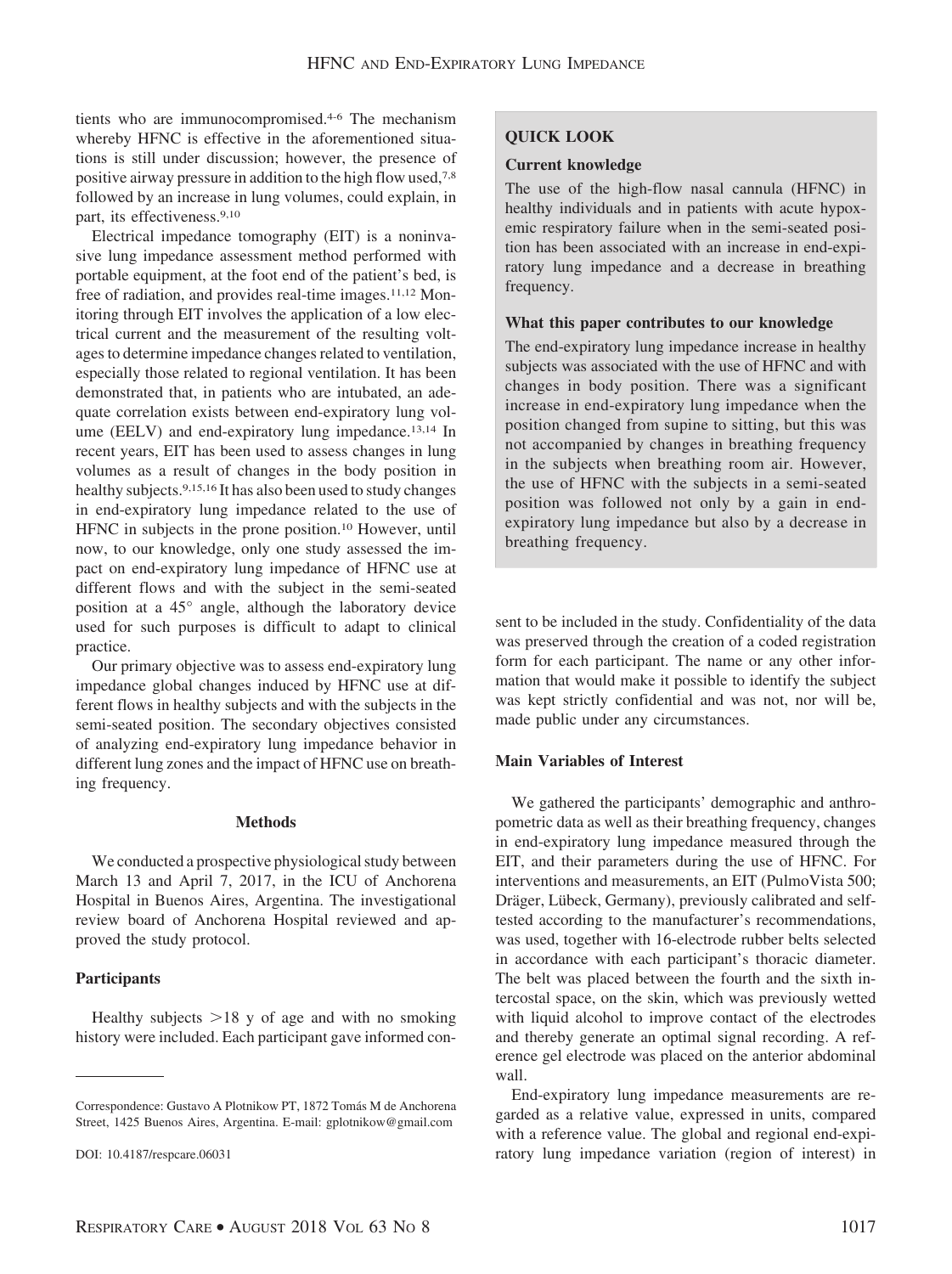

Fig. 1. The region of interest (ROI) function allows the definition of 4 regions (1, 2, 3, and 4 in the top left the figure) within the impedance image of the global end-expiratory lung impedance. For this study, with a high signal quality, 4 ROIs were defined as quadrants. Were considered toghether ROI 1–2 and ROI 3– 4 respectively.

different positions was recorded through the end-expiratory lung impedance. The region of interest function defines 4 sectors  $(1, 2, 3 \text{ and } 4)$  (Fig. 1) within the impedance image of the global end-expiratory lung impedance. Each of these sectors inform us about the corresponding endexpiratory lung impedance variation value. Thus, the image can be divided horizontally or in quadrants. For this study, we obtained a high-quality signal and chose 4 regions of interest as quadrants. For the analysis of different regions, we considered regions of interest 1–2 and regions of interest 3– 4.

An AIRVO 2 (Fisher & Paykel, Auckland, New Zealand), a humidifier chamber with a heated wire circuit for adults (900PT501; Fisher & Paykel) and silicone nasal cannulae for high-flow oxygen therapy (Optiflow OPT844 medium and OPT846 large; Fisher & Paykel) were used as a high-flow oxygen therapy device. During implementation, the flow, temperature, and  $F_{IO}$  used were recorded.

Four lung impedance measurements were taken. One with each subject in the supine position, at an angle of 180°, with no HFNC (T0). Afterward, 3 measurements

with the subject in a semi-seated position, at a 45° angle, were taken; the first with no HFNC (T1, baseline), the second with HFNC at a flow of 30 L/min (T2), and the third with HFNC at a flow of 50 L/min (T3). The implementation of HFNC was carried out with a  $F_{IO}$  of 0.21 and a temperature of 31°C in all the cases. The subjects remained in each of these positions for 5 min. There was a 5-min pause between one measurement and the next, during which time the volunteer remained in a supine position, at an angle of 180°, and with no HFNC to rule out a sum of effects. During the study period, the subjects were asked to maintain a nasal breathing pattern, at a normal rate and with the mouth closed. The main researcher (GAP) was responsible for both handling the tomograph and implementing the protocol, whereas an assistant (RAP, CMQ, MEA, JHD, RSG, PAD) was in charge of recording the data on a paper form in real time. At the same time, each of the measurements in digital format (screenshots) was filed by means of a data storage device connected to the PulmoVista 500 tomograph's USB port.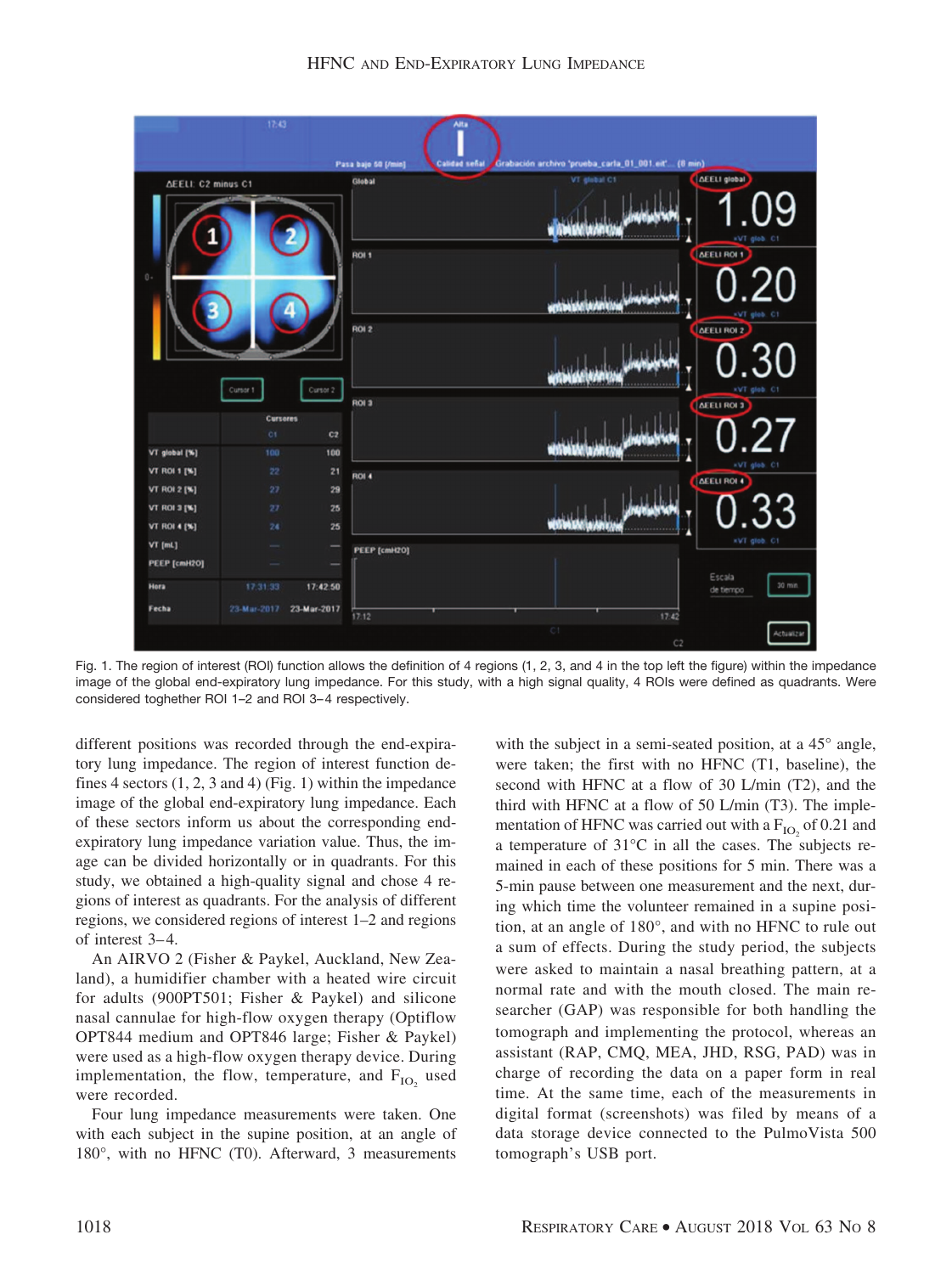# HFNC AND END-EXPIRATORY LUNG IMPEDANCE

| Subject No.    | Sex    | Age $(y)$ | Height (cm) | Weight (kg) | Body Mass Index $(kg/m2)$ |
|----------------|--------|-----------|-------------|-------------|---------------------------|
| $\mathbf{1}$   | Male   | 32        | 172         | 87          | 29.4                      |
| $\mathfrak{2}$ | Male   | 33        | 183         | 79.5        | 23.7                      |
| 3              | Female | 40        | 173         | 66          | 22.1                      |
| 4              | Female | 33        | 163         | 59          | 22.2                      |
| 5              | Male   | 35        | 175         | 87          | 28.4                      |
| 6              | Male   | 30        | 166         | 75          | 27.2                      |
| 7              | Female | 39        | 167         | 51          | 18.3                      |
| 8              | Male   | 39        | 168         | 72          | 25.5                      |
| 9              | Female | 32        | 175         | 68          | 22.2                      |
| 10             | Female | 43        | 157         | 56          | 22.7                      |
| 11             | Male   | 33        | 172         | 86          | 29.1                      |
| 12             | Female | 37        | 173         | 74          | 24.7                      |
| 13             | Female | 38        | 167         | 62          | 22.2                      |
| 14             | Female | 33        | 158         | 55          | 22.0                      |
| 15             | Male   | 27        | 182         | 75          | 22.6                      |
| 16             | Male   | 29        | 173         | 74          | 24.7                      |

Table 1. Demographic and Anthropometric Characteristics of the 16 Healthy Subjects Who Participated in the Study

## **Statistical Analysis**

Continuous data were expressed as mean  $\pm$  SD or as median and interquartile range according to their frequency distribution. Categorical data were expressed as absolute values and/or percentages. The Shapiro-Wilk and the Kolmogorov-Smirnov tests of normality were conducted. To compare variables among the subjects, the non-parametric Friedman test was used for repeated measurements. Comparisons were made with the statistical Wilcoxon ranksum test with the Bonferroni correction. Analysis of variance was conducted for repeated measures for variables with normal distribution, with post hoc contrasts with the Bonferroni correction.  $P$  values  $\lt$  .05 were considered significant. SPSS version 20.0 (IBM, Armonk, NY) was used for the statistical analysis.

#### **Results**

Sixteen healthy subjects (8 men and 8 women), with a median (interquartile range) age of 33 (32–38) y, height of 172 (166.7–173.5) cm, weight of 73 (61.2–76.1) kg, and body mass index of 23.2 (22.2–25.9) kg/m<sup>2</sup> were studied (Table 1). All the subjects followed the instructions about preserving strict nasal breathing with the mouth closed throughout the study period. Global end-expiratory lung impedance was significantly different among all the conditions ( $P < .001$ ) and increased from 0 to 1.05 (0.72– 1.34) units with the subject in the semi-seated position and further increased, to 1.12 (0.8 –2.01) units and 1.44 (1.05– 2.16) units, during HFNC at a flow of 30 and 50 L/min, respectively ( $P < .05$  for all comparisons, Wilcoxon test) (Fig. 2).

In addition, we found a significant difference when comparing the regions of interest grouped as regions of interest 1–2 versus regions of interest 3–4 (Fig. 3) ( $P < .001$ ). The median (interquartile range) end-expiratory lung impedance variations were 0.2 (0.11–0.34) units, 0.27 (0.08–0.45) units, and  $0.33$   $(0.18 - 053)$  units in regions of interest 1-2; and were 0.33 (0.23–0.47) units, 0.39 (0.24–0.64) units, and 0.42 (0.31–0.65) units in regions of interest 3–4, for T1, T2, and T3, respectively  $(P < .05$  for all comparisons, Wilcoxon test) (Fig. 3). The ratio of end-expiratory lung impedance in regions of interest 1–2 and regions of interest 3–4 should ideally be 1, which indicates a homogenous ventilation. This ratio increased from 0.6 to 0.78 with the subject in the seated position, when adding HFNC at a flow of 50 L/min.

Moreover, a statistically significant difference was found when comparing the breathing frequency among all the measurements  $(P < .001$ , analysis of variance). In the post hoc analysis, this difference was attributed to a breathing frequency variation among T1 (15  $\pm$  3.6) breaths/min), T2 (11  $\pm$  3.6 breaths/min), and T3 (9  $\pm$ 2.8 breaths/min) ( $P < .05$  for all comparisons, post hoc test with Bonferroni correction) (Fig. 4). On the contrary, T0 and T1 were not different (16 vs 15 breaths/min, respectively)  $(P=.13)$ .

#### **Discussion**

The use of the HFNC in healthy subjects was associated with a significant increase in end-expiratory lung impedance, a decrease in breathing frequency, and a more uniform distribution of alveolar ventilation between lung regions. In intubated patients who are mechanically ventilated, a positive correlation has been observed be-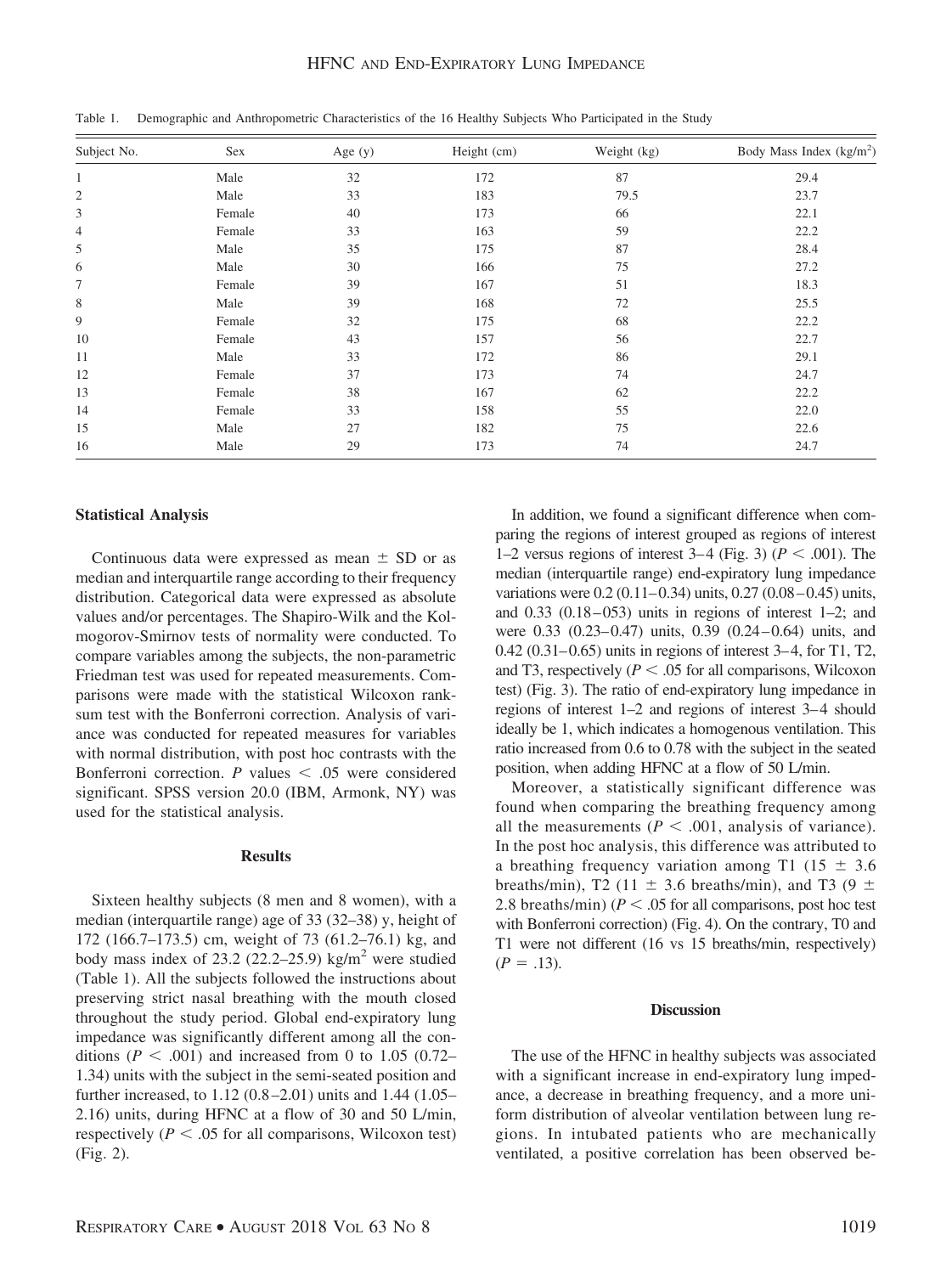

Fig. 2. Global deviation of the end-expiratory lung impedance (EELI) in the different positions according to the Friedman test ( $P < .001$ ). Changes between groups according to Wilcoxon test were as follows: T0 vs T1 ( $P < .001$ ), T0 vs T2 ( $P < .001$ ), T0 vs T3 ( $P < .001$ ), T1 vs T2 ( $P = .01$ ), T1 vs T3 ( $P = .001$ ), and T2 vs T3 ( $P < .001$ ). T0 = supine position without HFNC; T1 = semi-seated position at 45° without HFNC (Baseline); T2 = semi-seated position at 45° with HFNC at a flow of 30 L/m; T3 = semi-seated position at 45° with HFNC at a flow of 50 L/m; HFNC = high-flow nasal cannula. Data presented as median (interquartile range).



Fig. 3. Regional variation of end-expiratory lung impedance (EELI) in different positions according to the Friedman test (*P* .001). Changes between groups according to Wilcoxon test in regions of interest (ROI) 1–2 (A): T0 vs T1 (P < .001), T0 vs T2 (P < .001), T0 vs T3 (P < .001), T1 vs T2 (*P* = .01), T1 vs T3 (*P* = .001), and T2 vs T3 (*P* = .001). The change in EELI variation in ROIs 3–4 (B) was as follows: T0 vs T1 (*P* .001), T0 vs T2 (*P* .001), T0 vs T3 (*P* .001), T1 vs T2 (*P* .01), T1 vs T3 (*P* .001), and T2 vs T3 (*P* .001). T0 supine position without HFNC; T1 = semi-seated position at 45° without HFNC (Baseline); T2 = semi-seated position at 45° with HFNC at a flow of 30 L/m; T3 = semi-seated position at 45° with HFNC at a flow of 50 L/m; HFNC = high-flow nasal cannula. Data presented as median (interquartile range).

tween the end-expiratory lung impedance and the increase in EELV,<sup>13,17</sup> which represents an important pulmonary function marker that has been suggested by some resesarchers as an alveolar recruitment tool.18,19 In this study, the use of an increasing HFNC flow in healthy subjects when in a semi-seated position at a 45° angle, correlated with an increase in end-expiratory lung impedance, and, therefore, in EELV.

Corley et al<sup>9</sup> demonstrated that the use of HFNC as opposed to a simple  $O_2$  mask in subjects with respiratory failure in the postoperative period of cardiovascular surgery was associated with an increase in global end-expiratory lung impedance. The researcher assessed the endexpiratory lung impedance with the subjects in a reverse Trendelenburg position (body supine at a 45° angle) and in a seated position, at a 90° angle, in an undifferentiated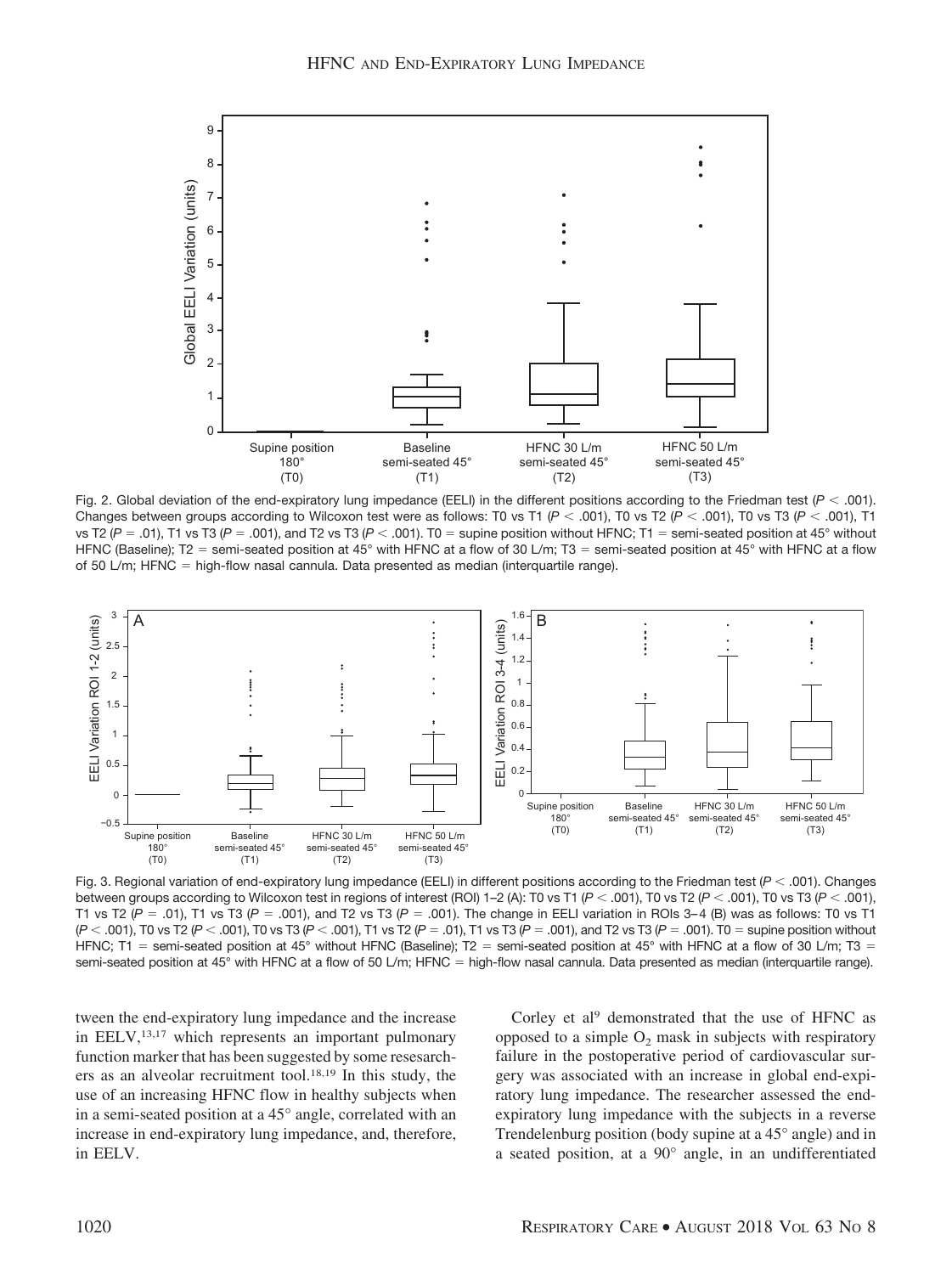

Fig. 4. The average variation of breathing frequency in different positions according to the analysis of variance  $(P < .001)$ . Differences between groups according to the post hoc test with the Bonferroni correction were as follows: T0 vs T1 ( $P = .13$ ), T0 vs T2 ( $P = .02$ ), T0 vs T3 (*P* .001), T1 vs T2 (*P* .01), T1 vs T3 (*P* .01), and T2 vs T3 (*P* .02). T0 supine position without HFNC; T1 semi-seated position at 45° without HFNC (Baseline); T2 = semi-seated position at 45° with HFNC at a flow of 30 L/m; T3 = semi-seated position at 45 $^{\circ}$  with HFNC at a flow of 50 L/m. Data presented as mean ( $\pm$  SD).

way; therefore, the changes in position could have determined changes in end-expiratory lung impedance, independent of those strictly generated by the use of the HFNC. Thus, in this study, it was decided that the subjects would be evaluated in a semi-seated position so as to differentiate the changes in lung volume that result from positional changes and to be able to compare the influence of HFNC. Our population of healthy subjects showed body mass index variability lower than that of the study by Corley et al<sup>9</sup>; therefore, we could consider that the effects achieved by the HFNC on end-expiratory lung impedance would apply to a more specific population. Finally, in the study by Corley et al,<sup>9</sup> the recruited subjects had an average age higher than that of our population (65 vs 34 y); therefore, the age as well as the presence of comorbidities could have generated changes in ELLI independent of those caused by the use of the HFNC. Age is associated with gradual changes in pulmonary function and lung volume,20 which include an increase in lung compliance due to both the decrease in parenchymal elastic recoil and the increase in thoracic rigidity,<sup>21</sup> which, consequently, cause changes in lung volumes.20,22

One of the research projects carried out in healthy subjects to date was that of the Spanish group Riera et al,<sup>10</sup> who demonstrated an increase in end-expiratory lung impedance in relation to the use of HFNC among subjects who were in the supine position at an angle of 180°, and in the prone position. Our results were consistent with these findings, but the assessment was made with the subjects in a semi-seated position, which is the most frequently used position in spontaneously ventilated patients with acute respiratory failure. These findings were in agreement with Mauri et al,<sup>23,24</sup> who demonstrated that the use of HFNC in the semi-seated position in subjects with acute hypoxemic respiratory failure improved end-expiratory lung impedance and pulmonary gas distribution. However, our study showed that this increase was not only related to the use of HFNC but also to changes in body position (Figs. 2 and 3).

As observed by other researchers,  $9,10,23$  in our study, the use of the HFNC was associated with a decline in breathing frequency. Nevertheless, such a decline was more pronounced among our healthy subjects (a decrease of 4.4 and 6.3 breaths/min for a flow of 30 L/min and 50 L/min, respectively) compared with the subjects evaluated by Mauri et al<sup>23</sup> (2 breaths), Corley et al  $9$  (3.4 breaths), or Riera et al10 (2.7 breaths). The subjects included in the studies by Mauri et al<sup>23</sup> and Corley et al<sup>9</sup> presented with acute respiratory failure; thus, the breathing frequency decline could have been secondary to the oxygen therapy itself rather than just to the use of high  $O_2$  flow. However, the healthy subjects of our study were subjected to a  $F_{IO_2}$  of 0.21, which rules out the depressing effect  $O_2$ has on breathing frequency when acting on peripheral chemoreceptors.<sup>25</sup> Furthermore, Parke et al<sup>26</sup> described a significant decrease in breathing frequency among subjects when using HFNC at a flow of 30 L/min compared with semi-seated subjects with no HFNC; however, unlike our findings, the influence of the position on end-expiratory lung impedance was not considered, no differences existed in relation to the flow applied, and an unconventional device at unusual flows (up to 100 L/min) was used.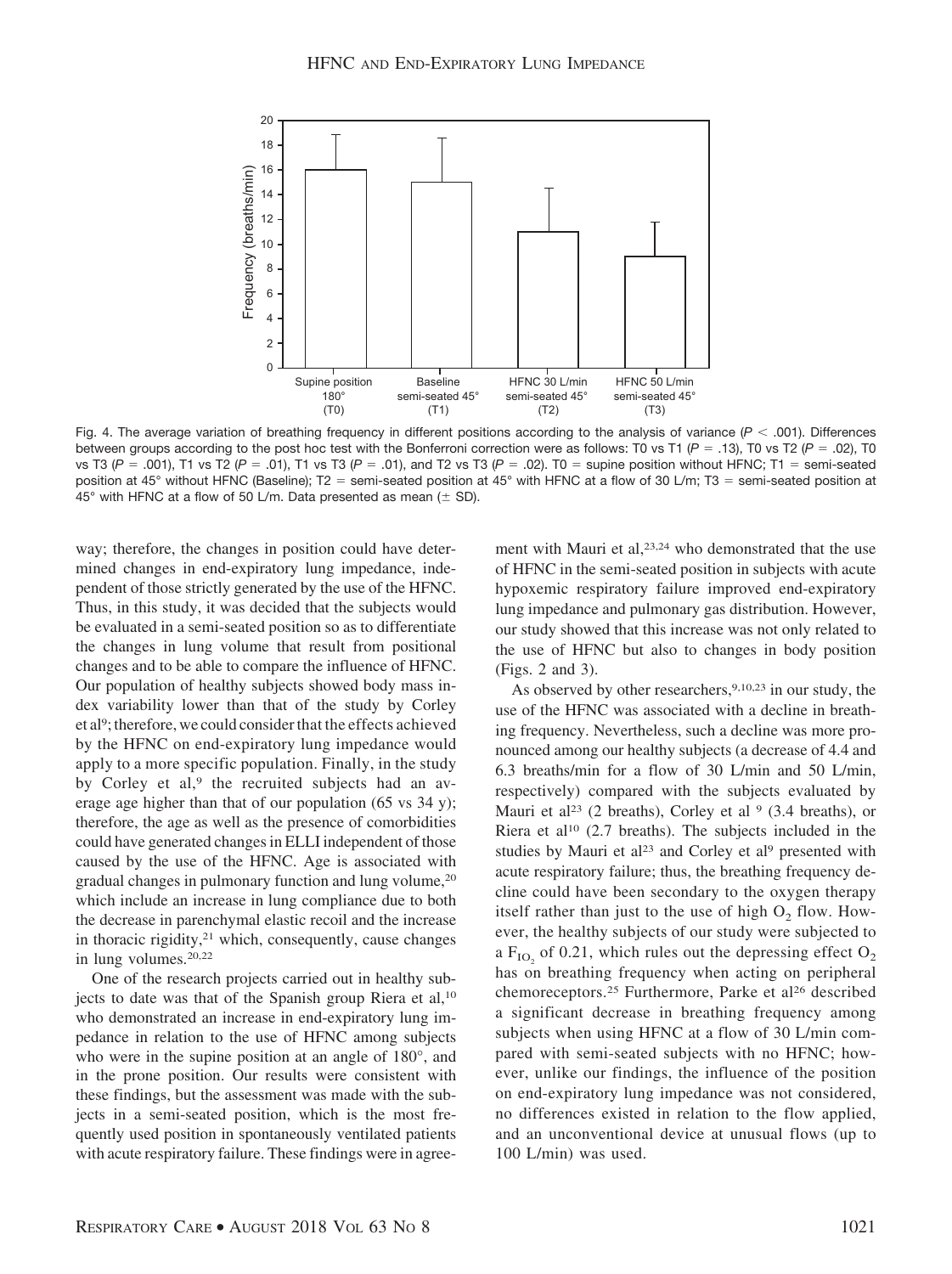The breathing frequency reduction associated with the use of the HFNC, according to Pham et al,<sup>27</sup> could be due to an improvement in pulmonary compliance caused by the increase in EELV, which, in turn, could decrease the work of breathing and thereby decrease breathing frequency. We were not able to confirm this hypothesis because, without the use of the HFNC, the difference between EELV in subjects in the semi-seated position and in the supine position, though significant, was not accompanied by changes in breathing frequency. In addition, we found a correlation between the use of increasing flows of  $O<sub>2</sub>$  with HFNC and a progressive decline in breathing frequency. This decrease in breathing frequency could be associated with an improvement in alveolar ventilation<sup>28</sup> and a fall in  $CO<sub>2</sub>$  concentration in conducting airways<sup>29,30</sup>; whereas other variables related to breathing frequency decrease in critically ill patients, such as improvement in comfort or dyspnea,<sup>31</sup> would not be relevant factors among our healthy subjects. Another plausible explanation for the decrease in breathing frequency caused by the use of HFNC at a flow of at least 50 L/min, is the generation of some kind of inspiratory support,7,8 which could translate into an increase of inhaled tidal volume and, consequently, a fall in breathing frequency for the same minute ventilation.

There were limitations of this study. This study was not blinded to the investigators or to the subjects, which could add bias; however, due to the study design, it was impossible to do. An assessment of end-expiratory lung impedance behavior through EIT was made in healthy subjects, which allows for a proper application of the technique that implies an adequate mouth closure and tolerance to high flows, conditions that are difficult to achieve in patients with acute respiratory failure with high ventilatory demand. Therefore, application in daily clinical practice could prove different.32 In addition, it was decided that the assessment would only include end-expiratory lung impedance changes in relation to the use of HFNC at flows of 30 and 50 L/min. Although the use of a flow different from these could have a special impact on end-expiratory lung impedance, the flow range used was the most commonly applied in usual practice. The EIT measurement technique could represent another limitation of the study because it only assessed a relatively limited surface, which related to the transverse plane in relation to where the 16-electrode rubber belt was placed. However, a good correlation was described between the EIT and other, more specific, lungvolume measurement techniques ( $r^2 = 0.92$ ).<sup>17</sup>

## **Conclusions**

In healthy subjects, the semi-seated position at a 45° angle and the use of HFNC were associated with a significant increase in EELV in both lung regions, which resulted in a greater homogenization of alveolar ventilation. These changes were associated with the increase in the flow used and were accompanied by a significant decrease in breathing frequency. All these effects would decrease the respiratory work load through improvement of the relationship between minute and alveolar ventilation in patients with lung disease as well. More studies are needed for testing this hypothesis.

#### **REFERENCES**

- 1. Roca O, Hernández G, Díaz-Lobato S, Carratalá JM, Gutiérrez RM, Masclans JR; on behalf of the Spanish Multidisciplinary Group of High Flow Supportive Therapy in Adults (HiSpaFlow). Current evidence for the effectiveness of heated and humidified high flow nasal cannula supportive therapy in adult patients with respiratory failure. Crit Care 2016;20(1):109.
- 2. Frat JP, Thille AW, Mercat A, Girault C, Ragot S, Perbet S, et al. High-flow oxygen through nasal cannula in acute hypoxemic respiratory failure. N Engl J Med 2015;372(23):2185-2196.
- 3. Hernández G, Vaquero C, González P, Subira C, Frutos-Vivar F, Rialp G, et al. Effect of postextubation high-flow nasal cannula vs conventional oxygen therapy on reintubation in low-risk patients a randomized clinical trial. JAMA 2016;315(13):1354-1361.
- 4. Stéphan F, Barrucand B, Petit P, Rézaiguia-Delclaux S, Médard A, Delannoy B, et al. High-flow nasal oxygen vs noninvasive positive airway pressure in hypoxemic patients after cardiothoracic surgery: A randomized clinical trial. JAMA 2015;313(23):2331-2339.
- 5. Díaz-Lobato S, Folgado MA, Chapa A, Mayoralas Alises S. Efficacy of high-flow oxygen by nasal cannula with active humidification in a patient with acute respiratory failure of neuromuscular origin. Respir Care 2013;58(12):e164-e167.
- 6. Roca O, Pérez-Terán P, Masclans JR, Pérez L, Galve E, Evangelista A, et al. Patients with New York Heart Association class III heart failure may benefit with high flow nasal cannula supportive therapy: high flow nasal cannula in heart failure. J Crit Care 2013;28(5):741- 746.
- 7. Groves N, Tobin A. High flow nasal oxygen generates positive airway pressure in adult subjects. Aust Crit Care 2007;20(4):126-131.
- 8. Parke RL, Eccleston ML, McGuinness SP. The effects of flow on airway pressure during nasal high-flow oxygen therapy. Respir Care 2011;56(8):1151-1155.
- 9. Corley A, Caruana LR, Barnett AG, Tronstad O, Fraser JF. Oxygen delivery through high-flow nasal cannulae increase and-expiratory lung volume and reduce respiratory rate in post-cardiac surgical patients. Br J Anaesth 2011;107(6):998-1004.
- 10. Riera J, Pérez P, Cortés J, Roca O, Masclans JR, Rello J. Effect of high-flow nasal cannula and body position on end-expiratory lung volume: a cohort study using electrical impedance tomography. Respir Care 2013;58(4):589-596.
- 11. Costa EL, Lima RG, Amato MB. Electrical impedance tomography. Curr Opin Crit Care 2009;15(1):18-24.
- 12. Riera J, Riu PJ, Casan P, Masclans JR. Electrical impedance tomography in acute lung injury [in Spanish]. Med Intensiva 2011;35(8): 509-517.
- 13. Hinz J, Hahn G, Neumann P, Sydow M, Mohrenweiser P, Hellige G, Burchardi H. End-expiratory lung impedance change enables bedside monitoring of end-expiratory lung volume change. Intensive Care Med 2003;29(1):37-43.
- 14. Moerer O, Hahn G, Quintel M. Lung impedance measurements to monitor alveolar ventilation. Curr Opin Crit Care 2011;17(3):260- 267.